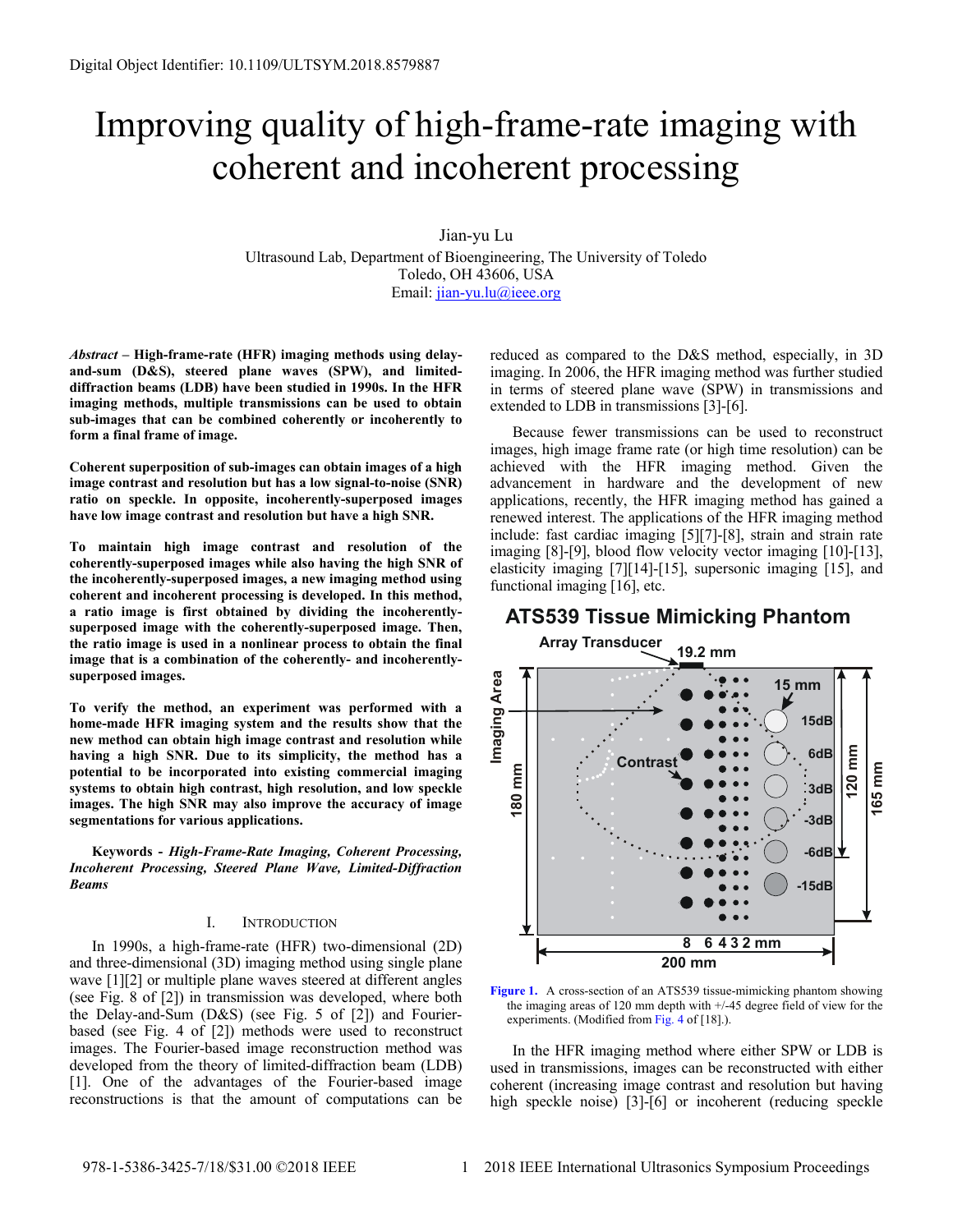noise but lowing image contrast and resolution) [1]-[2][17] superposition of sub-images obtained from different transmissions. In 2017, the incoherent superposition method was studied to reduce the speckle noise at the expenses of reduced image contrast and resolution [17].

In this paper, a nonlinear method that combines images reconstructed with the coherent and incoherent superposition is developed to obtain images of both low speckle noise and high image contrast and resolution.

#### II. METHOD

In this method, two HFR images are first reconstructed with the coherent and incoherent superposition of sub-images obtained from different transmissions using the same radiofrequency (RF) echo data. Then, the incoherently-superposed image is divided by the coherently-superposed image to obtain a ratio image that is used to determine the portions of the incoherent image to be modified by the coherent image to obtain the final high-resolution and high-contrast image.

There are many ways that the ratio image can be used to obtain the final images. The first is to set a threshold for the ratio. If the ratio is larger than the threshold, the corresponding value of the pixel of the coherently-superposed image is used to replace that of the incoherently-superposed image. If the threshold is 1.0, the final image will be the same as the coherently-superposed image. If the threshold is infinity, the final image will be the same as that of incoherently-superposed image, i.e., the incoherently-superposed image will not be

modified. The results in this paper are from this method due to its simplicity and thus could be easily implemented in existing commercial imaging systems where the D&S and other methods are used for image reconstructions. The threshold may be set to a different value for a different number of transmissions. For example, the threshold was set to 2.5 for 11 transmissions (11 TX), and 3.16 for 91 transmissions (91 TX).

Other ways to use the ratio image have been investigated to obtain the final images, such as, using a block of pixels in the ratio image to determine if the corresponding block of the coherently-superposed image should be used to replace or combine with the pixels of the incoherently-superposed image. Due to a 4-page limit of this paper, the results with these approaches are not shown.

## III. EXPERIMENT

To verify the efficacy of the new method, an experiment was performed with a home-made HFR imaging system [5][6]. In the experiment, a linear phased array transducer of 128 elements, 2.5-MHz center frequency, and about 58% two-way pulse-echo bandwidth was used. The dimensions of the transducer aperture were 19.2-mm (width) and 14-mm (height). An ATS539 tissue-mimicking phantom was used (**Fig. 1**). Images were reconstructed with the Fourier method [1][2]. The dimensions of the reconstructed images of the phantom were 153.6 mm in width and 120 mm in depth. Images were logcompressed at 50 dB dynamic range.



### Improve Image Quality with Coherent and Incoherent Processing

Figure 2. Images obtained with the coherent superposition ((a) and (d)), incoheren superposition ((b) and (e)), and the new coherent and incoherent processing ((c) and (f)) using 11 sub-images (corresponding to 11 transmissions or 11 TX) recontructed with the steered plane wave (SPW) ((a), (b), and (c)) and limited-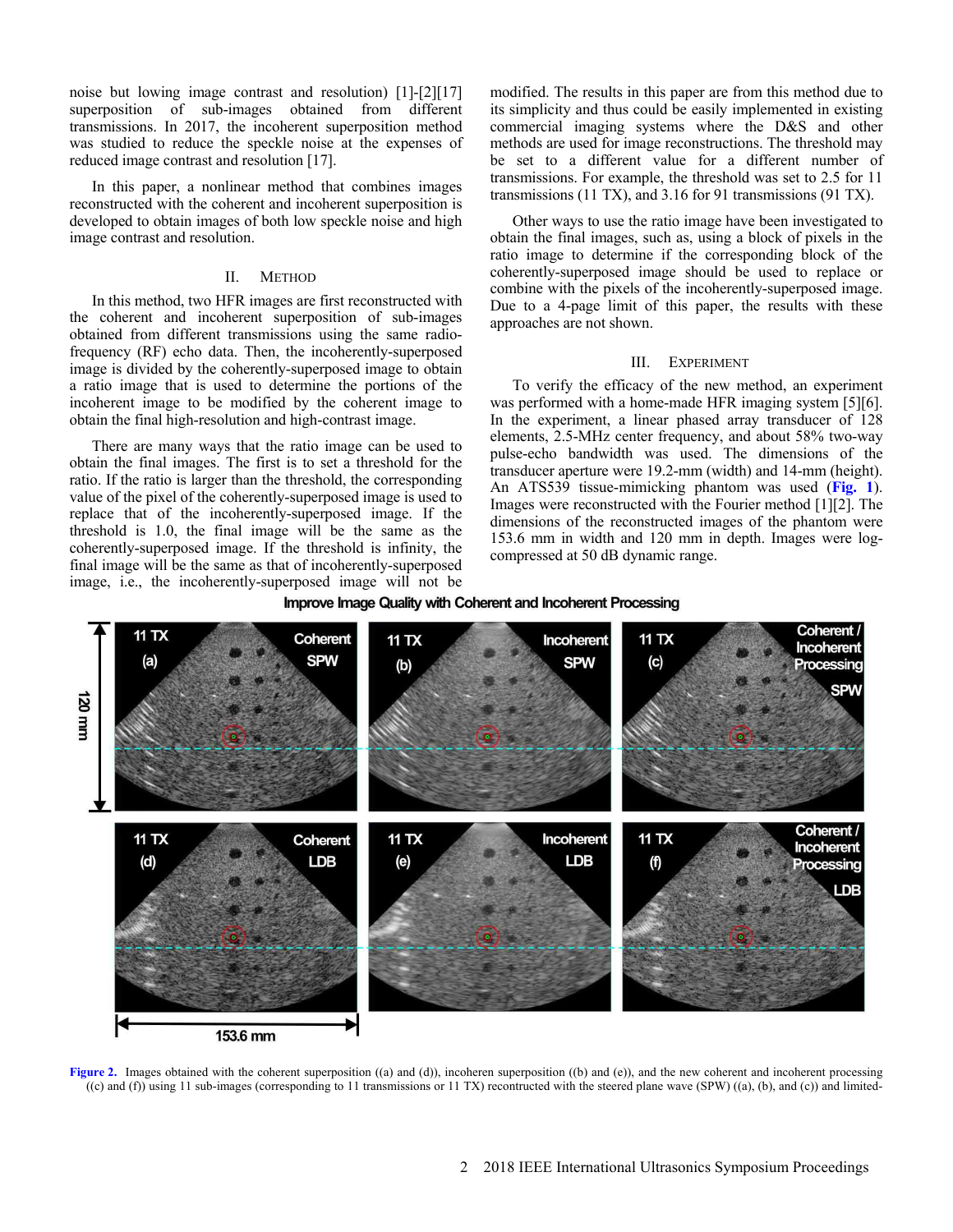diffraction-beam (LDB) ((d), (e), and (f)) methods. The threshold for (c) and (f) is 2.5 for the ratio image. The Fourier-based method were used to reconstruct all images [1][2][4][5]. (The results of coherent and incoherent superposition are similar to those of [17].)



Improve Image Quality with Coherent and Incoherent Processing

**Figure 3.** Images obtained with the coherent superposition ((a) and (d)), incoheren superposition ((b) and (e)), and the new coherent and incoherent processing ((c) and (f)) using 91 sub-images (corresponding to 91 transmissions or 91 TX) recontructed with the steered plane wave (SPW) ((a), (b), and (c)) and limiteddiffraction-beam (LDB) ((d), (e), and (f)) methods. The threshold for (c) and (f) is 3.16 for the ratio image. The Fourier-based method were used to reconstruct all images [1][2][4][5]. (The results of coherent and incoherent superposition are similar to those of [17].)

**Table 1.** Speckle signal-to-noise ratio (SNR) along dashed lines (cyan colored lines in **Figs. 2** and **3**) of images reconstructed with the coherent superposition, incoherent superposition, and the new coherent and incoherent processing of sub-images reconstructed with the steered plane wave (SPW) and limited-diffractionbeam (LDB) methods. Results of both 11 and 91 transmissions are shown. (The results of coherent and incoherent superposition are similar to those of [17].)

| <b>SNR</b>                     | 11 Transmissions (11 TXs) |       | 91 Transmissions (91 TXs) |       |
|--------------------------------|---------------------------|-------|---------------------------|-------|
|                                | <b>SPW</b>                | LDB   | <b>SPW</b>                | LDB   |
| Coherent                       | 39.23                     | 45.40 | 41.33                     | 39.23 |
| Incoherent                     | 50.72                     | 70.10 | 54.26                     | 76.73 |
| <b>Coherent and Incoherent</b> | 43.66                     | 52.93 | 50.35                     | 48.27 |

**Table 2.** Contrast of the cystic object indicated by the red and green circles in the images (**Figs. 2** and **3**) reconstructed with the coherent superposition, incoherent superposition, and the new coherent and incoherent processing of sub-images reconstructed with the steered plane wave (SPW) and limited-diffraction-beam (LDB) methods. Results of both 11 and 91 transmissionsare are shown. A larger absolute value indicates a higher image contrast. (Cystes have negative contrasts).

| <b>Contrast (dB)</b>           | 11 Transmissions (11 TXs) |            | 91 Transmissions (91 TXs) |            |
|--------------------------------|---------------------------|------------|---------------------------|------------|
|                                | <b>SPW</b>                | <b>LDB</b> | <b>SPW</b>                | <b>LDB</b> |
| <b>Coherent</b>                | $-12.82$                  | $-15.37$   | $-26.03$                  | $-24.47$   |
| <b>Incoherent</b>              | $-11.27$                  | $-10.52$   | $-12.85$                  | $-10.99$   |
| <b>Coherent and Incoherent</b> | $-12.15$                  | $-14.14$   | $-26.08$                  | $-27.17$   |